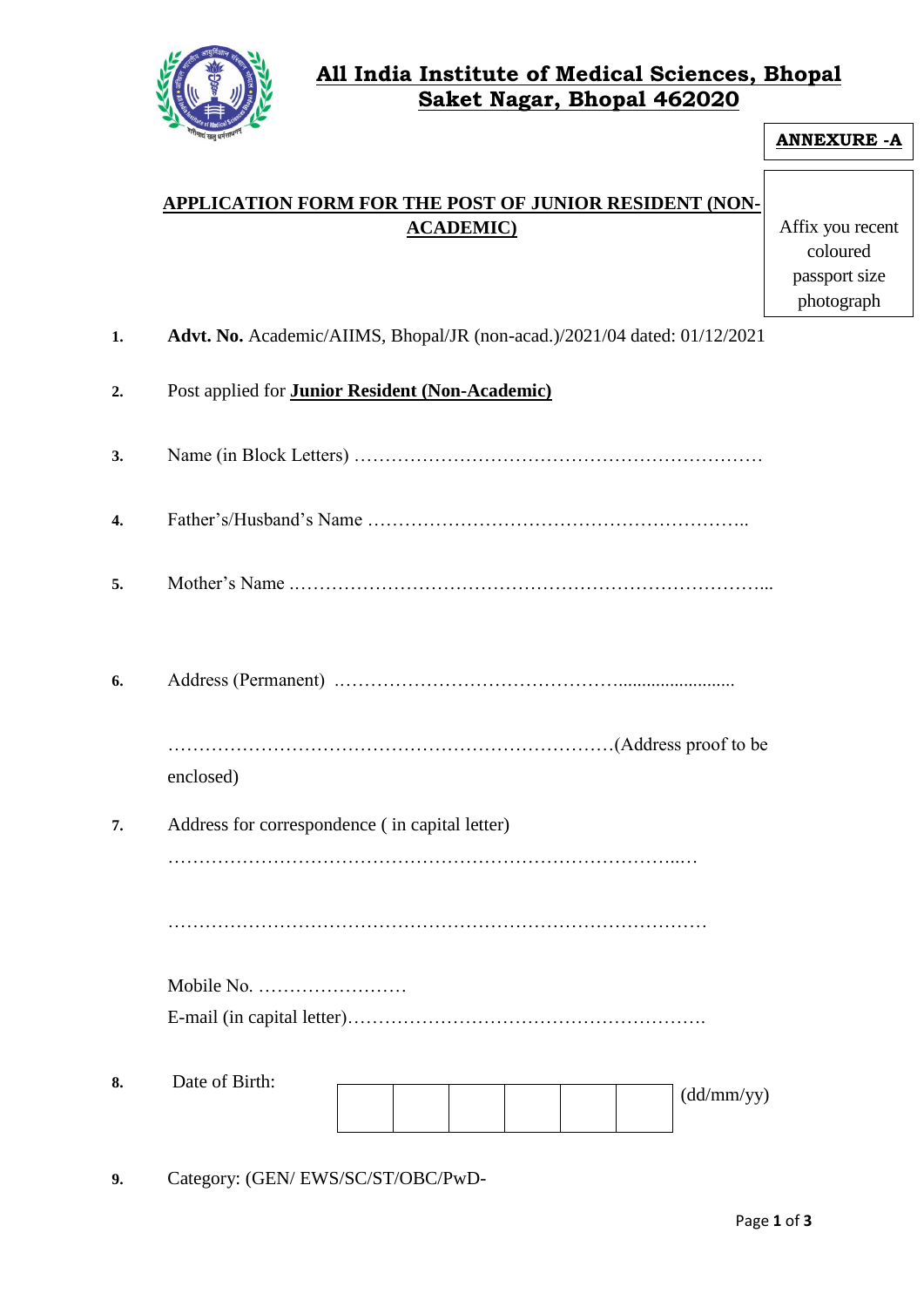OPH)………………………………………………………….

- **10.** Age as on date of Interview:
- **11.** Gender : M/F (dd/mm/yy)
- **12.** Educational/ Professional Qualification:

| Degree/Exam.     | <b>Name of Board/ University</b> | <b>Year of</b><br><b>Passing</b> | <b>Percentage/Division</b> |
|------------------|----------------------------------|----------------------------------|----------------------------|
|                  |                                  |                                  |                            |
| <b>MBBS</b>      |                                  |                                  |                            |
| $12^{\text{th}}$ |                                  |                                  |                            |
| $10^{\text{th}}$ |                                  |                                  |                            |

**13.** Work Experience:

| Sr.            | Name of Department/ | Name of the | Date of        | Date of Leaving |
|----------------|---------------------|-------------|----------------|-----------------|
| N <sub>0</sub> | <b>Section</b>      | post held   | <b>Joining</b> |                 |
|                |                     |             |                |                 |
|                |                     |             |                |                 |
|                |                     |             |                |                 |
|                |                     |             |                |                 |
|                |                     |             |                |                 |
|                |                     |             |                |                 |
|                |                     |             |                |                 |

- **14.** Whether MBBS degree is recognized by State Medical Council /NMC/ Medical Council of India: Yes/No
- **15.** Whether registered with State Medical Register or Medical Council of India: Yes/No (Attached the copy of registration)
	- A) Registration No. ………………………..
	- B) State in which registered. ……………………………
- 16. Fee Details: D.D. No. **Amount (in Rs.)**

\_\_\_\_\_\_\_\_\_\_\_\_\_\_\_\_\_\_\_\_\_\_

Dated \_\_\_\_\_\_\_\_\_\_\_\_\_\_ Bank Name \_\_\_\_\_\_\_\_\_\_\_\_\_\_\_\_\_\_\_\_\_\_\_\_\_\_\_\_\_\_

Date: (Signature of Candidate)